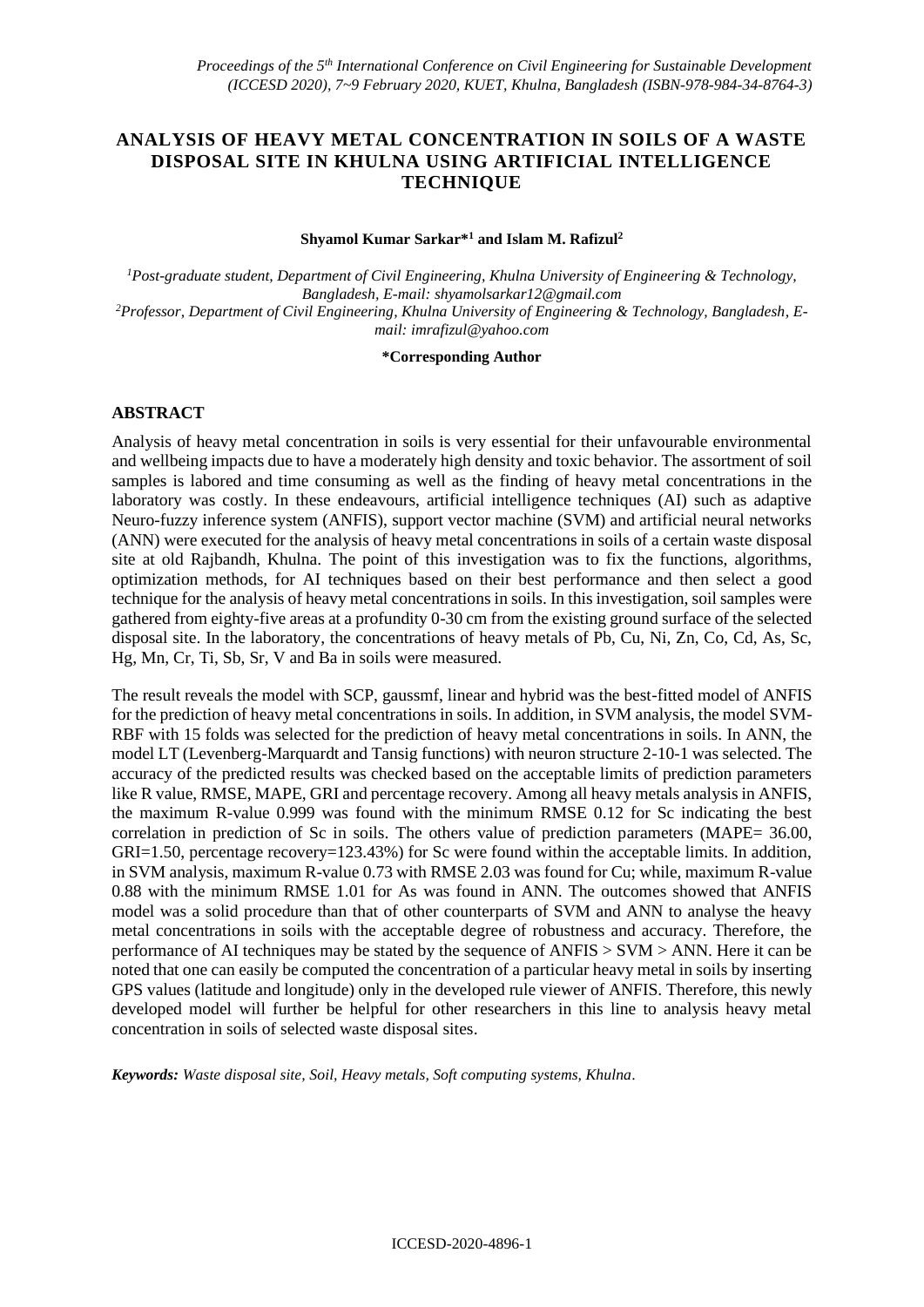*5 th International Conference on Civil Engineering for Sustainable Development (ICCESD 2020), Bangladesh*

# **1. INTRODUCTION**

Heavy metals are metallic components that have moderately high density and poisonous behavior even at low concentration (Alloway et al., 1990). In waste disposal site, municipal solid waste (MSW) decays and creates three components of solid (degraded waste); liquid (leachate that is penetrating into the fundamental layer) and landfill gas (Sanjida and Rafizul, 2018). Open dumping discharge enormous amount of destructive as well as toxic synthetic compounds like heavy metals to the neighbouring water bodies as well as basic soil layer, and so on. The greater part of the environmental and human health issues originate from the emanation of heavy metals from the proliferated leachate, contaminated soil, landfill gas (LFG), non-methanic volatile organic compounds as well as menacing air contaminants in waste disposal site (Talib et al., 2008). In Khulna city, the greater part of the MSWs were gathered from door to door without any sorting and dumped in an open disposal site at Rajbandh. The emanations of poisonous heavy metal element from MSW, leachate and soil will be vulnerable to the environmental constituents and the nearby inhabitants. The assessment of heavy metal distribution in soils is significant to save the environment. Moreover, for various soil assessment techniques, heavy metal concentrations are needed. However, the collection of soil samples is labored, time consuming and determination of heavy metal concentration in soils from laboratory is expensive. The prediction of heavy metal concentration using artificial intelligence techniques (AI) may be the answer for take care of this issue. In the literature, the AI techniques such as adaptive neuro-fuzzy inference system (ANFIS), support vector machine (SVM), artificial neural networks (ANN), fuzzy logic (FL), knowledge-based systems (KBSs), genetic algorithms (GAs), biogeography-based optimization (BBO) etc. are available. These AI techniques have many functions, algorithms, optimization methods, which can be used. The aim of this study is to fix functions, algorithms and optimization methods for all AI techniques based on their best performance and select a best AI technique for the analysis of heavy metal concentrations in soils. In this study, for the analysis of heavy metal concentrations in soils, the AI techniques such as ANFIS, SVM and ANN was performed.

A study stated that over the last few years or so, various AI techniques for analysis of heavy metals concentrations in soils and other quality parameters; environmental modelling; water quality monitoring and assessment; estimation as well as forecasting in climatic sciences (Soyupak et al., 2003). In this study, AI techniques such as ANFIS, SVM and ANN were implemented to analysis heavy metal concentrations in soils of a selected waste disposal site at old Rajbandh, Khulna. In ANFIS, the validation of models was performed by interchanging different input and output membership functions as well as optimization methods to select the best model of ANFIS. In addition, for SVM analysis various models with different kernel functions were formed to select best-fitted model of SVM. The cross-validation with different folds was also performed to control overfitting of the data. Furthermore, for selecting the best-fitted model of ANN; different neuron structures, different training functions as well as various transfer functions was implemented. The results of ANFIS, SVM and ANN model were also compared with the satisfactory values of correlation coefficient (R), root mean square error (RMSE), mean absolute percentage error (MAPE), geometric reliability index (GRI) and percent recovery. Therefore, the newly developed model of AI techniques will further be helpful for other researchers in this line to analysis heavy metal concentration in soils of selected waste disposal sites.

# **2. METHODOLOGY**

The concentrations of relevant heavy metal in soils were measured and monitored through standard test methods and the AI techniques such as ANFIS, SVM and ANN were performed to predict the heavy metal concentrations, which were highlighted in the following articles.

## **2.1 Soil Sampling**

In this investigation of model fixation, overall sixty soil samples were gathered from the separate locations of a selected open disposal site at old Rajbandh, Khulna, Bangladesh. Every one of the samples were gathered at a profundity of 30 cm from the existing ground surface. The latitude and longitude of all the soil-sampling positions was recorded using GPS apparatus, which were later brought into a geographic information system (ArcGIS 10.1) shown in Figure 1.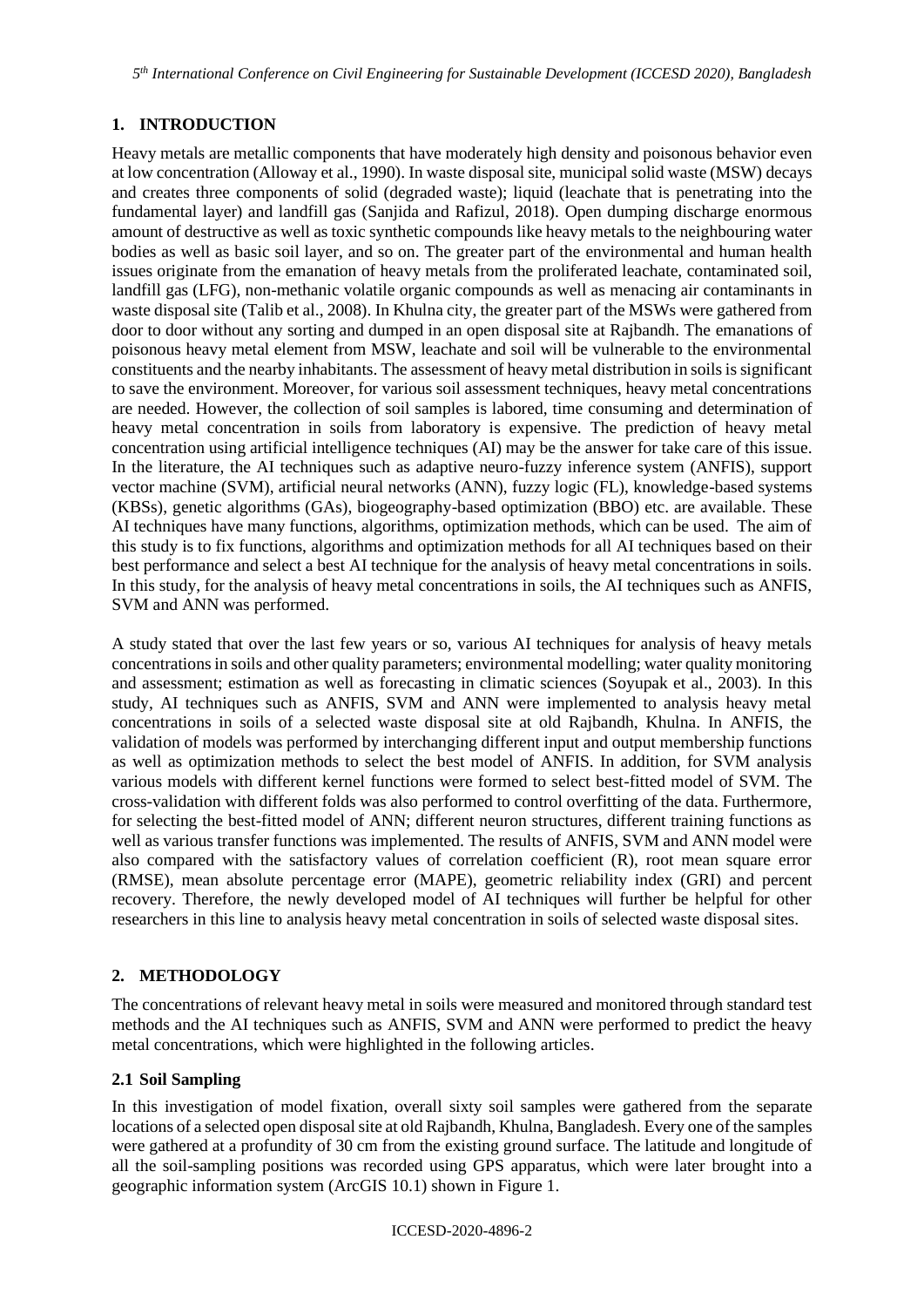

Figure 1: Location map showing soil sampling points of the selected waste disposal site at old Rajbandh, Khulna

## **2.2 Laboratory Investigations**

In laboratory investigation, at first 10 gm of every soil pattern was taken into a 100 ml conical flask. The flask had already been washed with deionized water organized by adding 6 ml HNO3/HClO4 acid in ratio 2:1 and left overnight. Subsequently, HCl solution changed into brought in ratio 1:1 to the digested sample and re-digested once more for another 30 minutes. The digested sample washed into one hundred ml volumetric flask and obtained mixture changed into cooled right down to room temperature. After acting the digestion, the concentration of the heavy metals of Pb, Cu, Ni, Zn, Co, Cd, As, Sc, Hg, Mn, Cr, Ti, Sb, Sr, V and Ba in mg/kg were determined by the use of atomic absorption spectrophotometer (AAS) method and the quantity of each heavy metal deduced from the calibration graph.

## **2.3 Modelling of AI Techniques**

In this study, artificial intelligence (AI) techniques such as adaptive neuro-fuzzy inference system (ANFIS), support vector machine (SVM) and artificial neural network (ANN) were performed through MATLAB to analysis heavy metal concentrations in soils of waste disposal site. The latitude and longitude of soil sampling points of the selected waste disposal site were used as inputs, while, heavy metal concentrations were considered as outputs in AI techniques. In this study, total 85 sampling point's data were considered among which training data 83% (70) and testing data 17% (15) were assigned in AI techniques. The adopted AI techniques are hence discussed in the following articles.

## **2.3.1 Adaptive Neuro-Fuzzy Inference System**

In ANFIS, the steps for the prediction heavy metal concentrations reveals as:

 $\checkmark$  First open Neuro-Fuzzy Designer app and load the training data from workspace.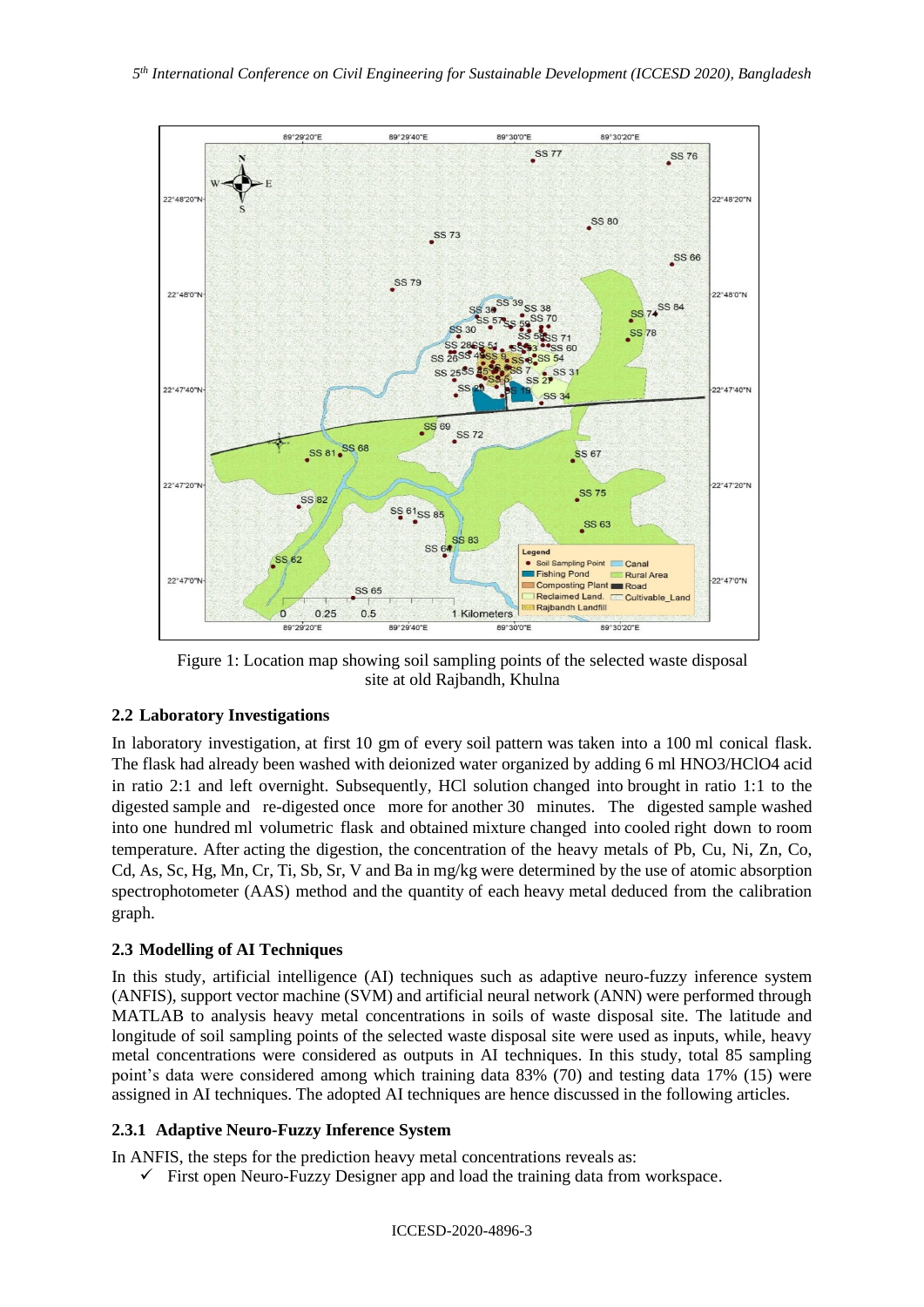- $\checkmark$  Generate the FIS to train the model of different selected functions and algorithms.
- $\checkmark$  Get the FIS output for training with training error.
- $\checkmark$  Load the data of testing and get the FIS output of testing.
- $\checkmark$  Export ANFIS model structure, rules viewer and surface viewer.
- $\checkmark$  Predict the concentration of heavy metals in soils.

### **2.3.2 Support Vector Machine**

In SVM, the steps for the prediction heavy metal concentrations reveals as:

- $\checkmark$  First open regression learner app and import the data.
- $\checkmark$  Select particular kernel functions and validation methods.
- $\checkmark$  Train the model and export the results.
- $\checkmark$  Predict the concentration of heavy metals in soils.
- $\checkmark$  Use personal coding for representing the outcomes.

### **2.3.3 Artificial Neural Network**

In ANN, the steps for the prediction heavy metal concentrations reveals as:

- $\checkmark$  First, open neural network or data manager window and import the data.
- $\checkmark$  Create neural network model by selecting various training and transfer functions.
- $\checkmark$  Train ANN model and simulate the test data.
- $\checkmark$  Export of All Outputs
- $\checkmark$  Predict the concentration of heavy metals in soils.

#### **2.4 Assessment of Model Performance**

The predicted concentration of heavy metals were determined from ANFIS, SVM and ANN. Getting predicted results, the predicted concentrations were assessed with the following prediction parameters.

### **2.4.1 Correlation Coefficient**

A correlation coefficient (R) is the statistical measure of the linear relationship between a dependent variable and an independent variable. In completely related variables, the worth will increase or decreases in cycle. In negatively related variables, the worth of 1 will increase and therefore the value of the opposite decreases. The "R" represents it that displays within the following Equation (1).

$$
R = \frac{n(\sum y. y_p) (\sum y) (\sum y_p)}{\sqrt{[n \sum y^2 (\sum y)^2][n \sum y_p^2 (\sum y_p)^2]}}
$$
(1)

Where y = observed value,  $y_p$  = predicted value, n = number of observations.

A research conducted by Smith (1986) advised that the worth of R lies between zero to one. It's additionally advised some pointers for deciding the performance of the model. If  $|R| \ge 0.8$ : a strong correlation exists,  $0.2 < |R| < 0.8$ : correlation exists and  $|R| \le 0.2$ : a weak correlation exists. as soon as the worth of |R| is larger than 0.9, then a very strong correlation exists between the variables.

### **2.4.2 Root Mean Square Error**

The root mean square error (RMSE) is one in every of the foremost oftentimes used measures of the goodness of fit of generalized regression models. It's drawn by the following Equation (2).

$$
RMSE = \sqrt{\frac{\sum_{1}^{n}(y - y_p)^2}{n}}
$$
 (2)

According to Schweizer (2010), lower values of RMSE indicate a higher match with the expected results and zero suggests that no error. RMSE may be a workable factor of however accurately the model predicts the response, and it's the foremost necessary criterion for appropriate match of results if the main purpose of the model is predicting any value.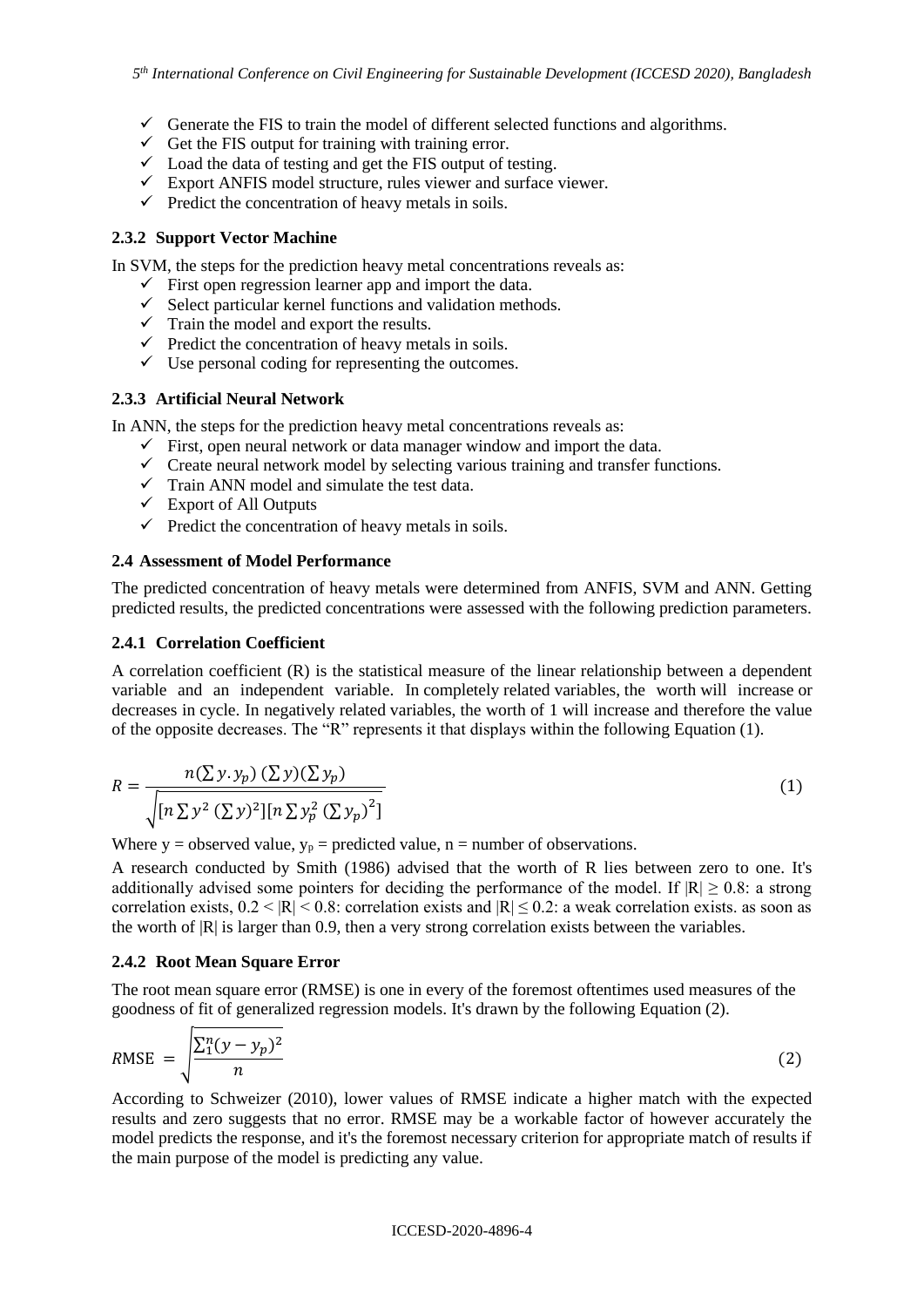#### **2.4.3 Mean Absolute Percentage Error**

The mean absolute percent error (MAPE) measures the scale of the error in percentage terms. it's calculated as the average of the unsigned proportion errors, as shown in the following Equation (3).

$$
MAPE = \frac{1}{n} \sum \frac{|y - y_p|}{|y|} \times 100\% \tag{3}
$$

In a comprehensive analysis of county-level projections, the MAPE was on the average higher by regarding 30–40% than strong measures of central tendency for many strategies and projection horizons (Rayer, 2007).

### **2.4.4 Geometric Reliability Index**

A version of the geometric reliability index (GRI) was outlined by way of the inverse of the coefficient of variation. The reliability index is that the shortest distance from the origin of reduced variables. Using geometry, the reliability index will be dignified by the subsequent Equation (4).

$$
GRI = \frac{1 + \sqrt{\frac{1}{n} \sum_{t=1}^{n} (\frac{\hat{y}_t - y_t}{\hat{y}_t + y_t})^2}}{1 - \sqrt{\frac{1}{n} \sum_{t=1}^{n} (\frac{\hat{y}_t - y_t}{\hat{y}_t + y_t})^2}}
$$
(4)

Where  $y_t$  = observed value,  $\hat{y}_t$  = predicted value, n = number of observations.

According to Leggett and Williams (1981), GRI could be a statistical procedure to work out the reliability of a model. The index could be a range  $GRI \geq 1$  represents the perfectness and dependability of model.

#### **2.4.5 Percent Recovery**

The percent recovery suggests that what percentage of measured worth is recovered by the expected value. It's depicted by the subsequent Equation (5).

$$
Present Recovery = \frac{y_p}{y} \times 100\tag{5}
$$

According to Walfish (2006), recoveries within the ranges of 20-200% for internal standard are thought as 'acceptable'. Food and Drug Administration (FDA), Investopedia declares that recovery shouldn't have to be compelled to be 100% however ought to be consistent. FDA approved variability limit for Lower Limit of Qualification (LLOQ) is  $+/- 20\%$ . Therefore, the best frame of recovery is 80-120% that represents the robustness of the model.

### **3. RESULTS AND DISCUSSION**

### **3.1 Validation of Models in ANFIS**

In this study, to validate the models of ANFIS, twenty models symbolized A to T were formed considering sub-clustering partitioning (SCP); different input membership function (MF) like gaussmf, trimf, trapmf, psigmf, gbellmf; output MF like linear and constant; optimization method such as hybrid or back-propagation (BP) as well as number of epochs. A developed ANFIS rules viewer determined the predicted concentration of particular heavy metal in soils. The performance of different models (A to T) of ANFIS were examined based on the satisfactory limits of the prediction parameters such as R and RMSE. The results of twenty models (A to T) in ANFIS at different functions for Co with the values of R and RMSE provided in Table 1. For model A (SCP, gaussmf, linear and hybrid) the value of |R| was found to be 0.80 indicating the strong correlation between input and output variables in ANFIS analysis. In this study, the models B, E, F, G, I, J, K, M, N, Q, R, and S provided the R-value within a range of  $0.2 < |R| < 0.8$  indicating correlations between input and output variables. However, R-values for rest models (C, D, H, L, O, P and T) were found below 0.2 with weak correlations. The model H (SCP, trimf, constant and BP) shows comparatively the lower R-value (0.03) with higher RMSE value (6.71) than that of other models. In addition, two models such as C and D shows R and RMSE values of -0.28 and -0.13 as well as 2.53 and 4.98, respectively, these two models indicated the performance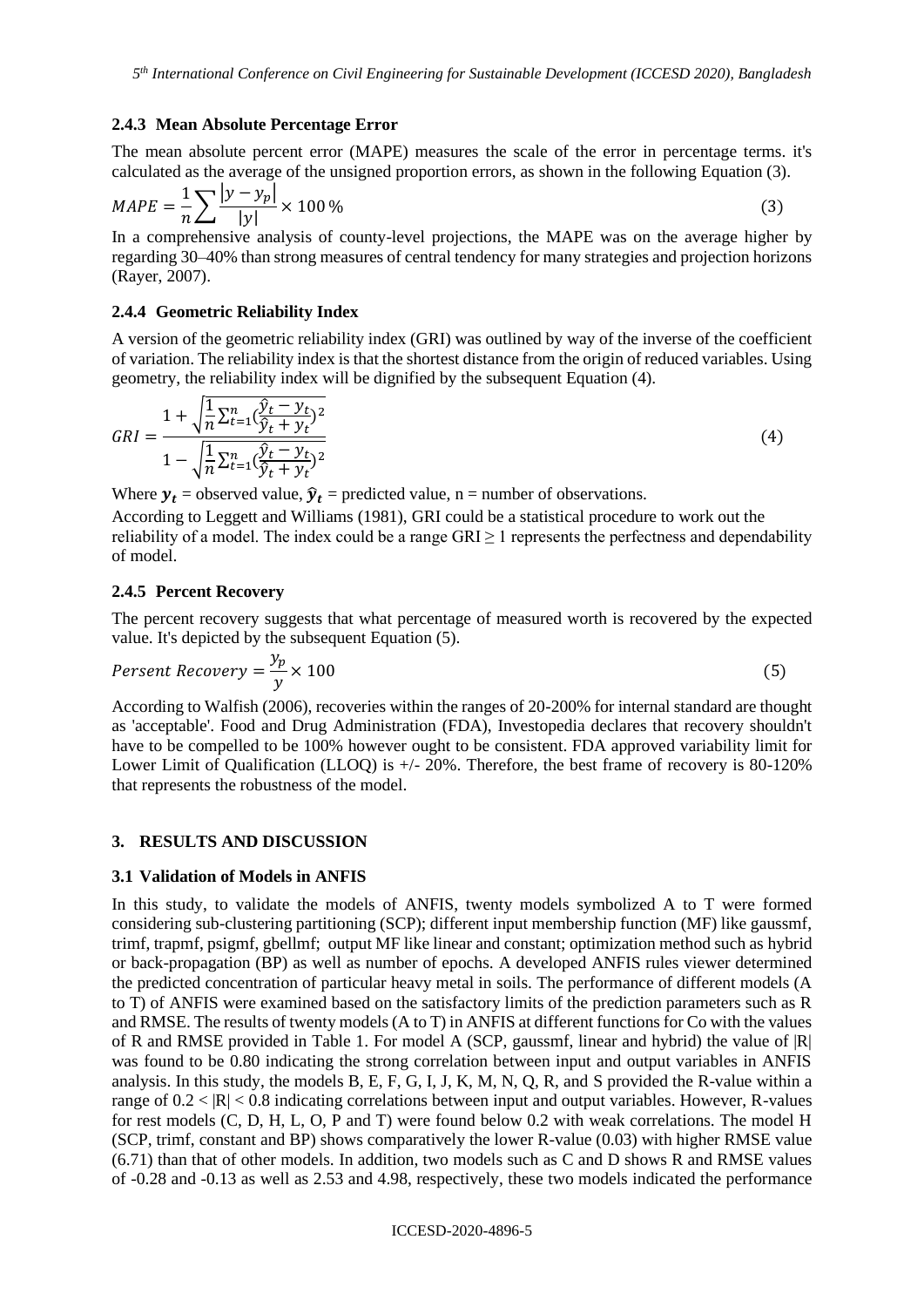of weak downhill correlations between input and output variables. Besides, the model A shows the maximum value of R 0.80 and minimum value of RMSE 1.52. Based on results of R and RMSE, model A with SCP, gaussmf, linear and hybrid can be considered as fitted model of ANFIS for the prediction of all studied heavy metal concentrations in soils of waste disposal site.

| <b>Model</b> |                   | Input                  | Output                 | Optimization               |               | Co          |             |
|--------------|-------------------|------------------------|------------------------|----------------------------|---------------|-------------|-------------|
| name         | <b>GENFIS</b>     | membership<br>function | membership<br>function | method                     | <b>Epochs</b> | $\mathbf R$ | <b>RMSE</b> |
| A            | Sub<br>Clustering | gaussmf                | linear                 | Hybrid                     | 100           | 0.80        | 1.52        |
| $\, {\bf B}$ | Sub<br>Clustering | gaussmf                | Constant               | Hybrid                     | 100           | 0.64        | 1.92        |
| $\mathsf C$  | Sub<br>Clustering | gaussmf                | linear                 | Back<br>Propagation        | 100           | $-0.28$     | 2.53        |
| ${\bf D}$    | Sub<br>Clustering | gaussmf                | Constant               | <b>Back</b><br>Propagation | 100           | $-0.13$     | 4.98        |
| ${\bf E}$    | Sub<br>Clustering | trimf                  | linear                 | Hybrid                     | 100           | 0.79        | 1.53        |
| ${\bf F}$    | Sub<br>Clustering | trimf                  | Constant               | Hybrid                     | 100           | 0.62        | 1.97        |
| ${\bf G}$    | Sub<br>Clustering | trimf                  | linear                 | Back<br>Propagation        | 100           | 0.39        | 2.66        |
| $\, {\rm H}$ | Sub<br>Clustering | trimf                  | Constant               | <b>Back</b><br>Propagation | 100           | 0.03        | 6.71        |
| $\mathbf I$  | Sub<br>Clustering | trapmf                 | linear                 | Hybrid                     | 100           | 0.67        | 1.87        |
| J            | Sub<br>Clustering | trapmf                 | Constant               | Hybrid                     | 100           | 0.50        | 2.16        |
| $\bf K$      | Sub<br>Clustering | trapmf                 | linear                 | Back<br>Propagation        | 100           | 0.32        | 2.40        |
| L            | Sub<br>Clustering | trapmf                 | Constant               | <b>Back</b><br>Propagation | 100           | 0.04        | 5.30        |
| $\mathbf M$  | Sub<br>Clustering | psigmf                 | linear                 | Hybrid                     | 100           | 0.62        | 1.96        |
| ${\bf N}$    | Sub<br>Clustering | psigmf                 | Constant               | Hybrid                     | 100           | 0.61        | 1.98        |
| $\mathbf{O}$ | Sub<br>Clustering | psigmf                 | linear                 | <b>Back</b><br>Propagation | 100           | 0.17        | 2.45        |
| ${\bf P}$    | Sub<br>Clustering | psigmf                 | Constant               | <b>Back</b><br>Propagation | 100           | 0.19        | 4.98        |
| Q            | Sub<br>Clustering | gbellmf                | linear                 | Hybrid                     | 100           | 0.66        | 1.88        |
| $\mathbf R$  | Sub<br>Clustering | gbellmf                | Constant               | Hybrid                     | 100           | 0.53        | 2.13        |
| ${\bf S}$    | Sub<br>Clustering | gbellmf                | linear                 | Back<br>Propagation        | 100           | 0.47        | 2.35        |
| $\mathbf T$  | Sub<br>Clustering | gbellmf                | Constant               | <b>Back</b><br>Propagation | 100           | 0.13        | 4.98        |

Table 1: Validation of different models in ANFIS for Co

### **3.2 Validation of Models in SVM**

In this study, total sixteen models (A to D with 5, 10, 15 and 20 fold numbers) for SVM analysis were formed with different kernel functions like linear-SVM (SVM-L), quadratic-SVM (SVM-Q), cubic-SVM (SVM-C) and gaussian or radial basis function-SVM (SVM-RBF) for fold numbers 5, 10, 15 and 20. The selected model was then compared in terms of the best values of R and RMSE to assess the performance of each model. In this analysis, Arsenic (As) was considered in compare to the results of heavy metals for selecting the best model of SVM.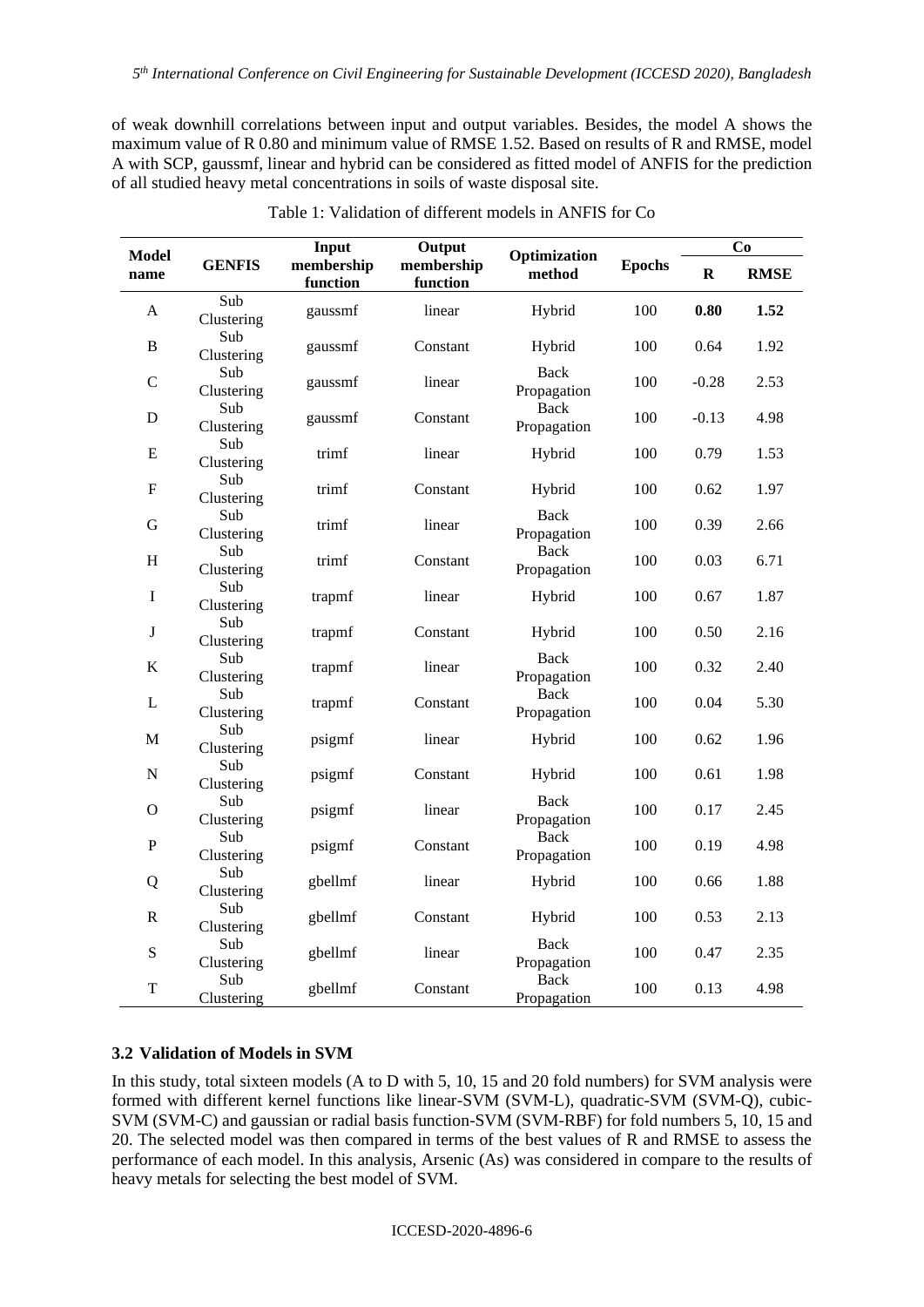

Figure 2: Variation of R with different fold numbers and kernel functions of SVM for As



The variation of R for As were clearly expressed in Figure 2 for different kernel function and fold number. The SVM-RBF shows the higher value of R than that of other kernel functions of SVM-L, SVM-Q and SVM-C in SVM for fold numbers 5, 10, 15 and 20 (Figure 2). Among the entire folds considered in this analysis, the fold number 15 shows the maximum R-value (0.76) with minimum RMSE (1.27). Figure 3 entirely shows that fold number 15 provides the maximum R-value (0.76) with minimum RMSE (1.27) for model D-15 (SVM-RBF with 15 folds). Based on aforementioned R and RMSE, model D-15 (SVM-RBF with 15 folds) in SVM was selected for the modelling of heavy metal in soils of selected waste disposal site.

# **3.3 Validation of Models in ANN**

In this study, different models of ANN were performed by changing the number of neurons as well as various training and transfer functions of ANN through MATLAB. In ANN analysis, four neuron structures were formed with different neuron numbers of 5, 10, 15 and 20 successively. In this analysis, the selection of neuron structure was performed based on the best values of R and RMSE. The neuron structure 2-10-1 shows the best performance for As with maximum R value (0.88) and minimum RMSE (1.01) than that for the other neuron structures (like 2-5-1, 2-15-1 and 2-20-1). After fixing the neuron structure (2-10-1), different models were formed by interchanging different training functions like levenberg-marquardt (TRAINLM), one-step secant (TRAINOSS) and scaled conjugate gradient (TRAINSCG) as well as transfer functions like tangent sigmoid transfer function (TANSIG), linear transfer function (PURELIN) and log-sigmoid transfer function (LOGSIG). Among all model, LT shows the higher value of R  $(0.88)$  than that of other models with minimum RMSE  $(1.01)$ . On the contrary, model SP shows the lower value of R (0.31) than the other models with maximum RMSE (1.87). Therefore, the model LT (levenberg-marquardt and TANSIG) with neuron structure 2-10-1 was selected for the prediction of heavy metal concentrations in soils of waste disposal site.

## **3.4 Performance of AI Techniques**

The predicted concentration of heavy metal in soils of unknown soil sampling points were determined with various AI techniques such as ANFIS, SVM and ANN. The variation of measured and predicted value of Hg and Sc in soil were depicted in Table 2. From Table 2, it was observed that predicted concentrations are very closer to the measured concentration of Hg and Sc for ANFIS than that of SVM and ANN. The acceptance of predicted results was assessed by some prediction parameters like R, RMSE, MAPE, GRI and recovery percentage. Figures 4 to 8 describe the variation of prediction parameters for all studied heavy metal with acceptable ranges stimulate in literatures. In Figure 4, ANFIS model shows the higher value of R (training) for all studied heavy metals than other models of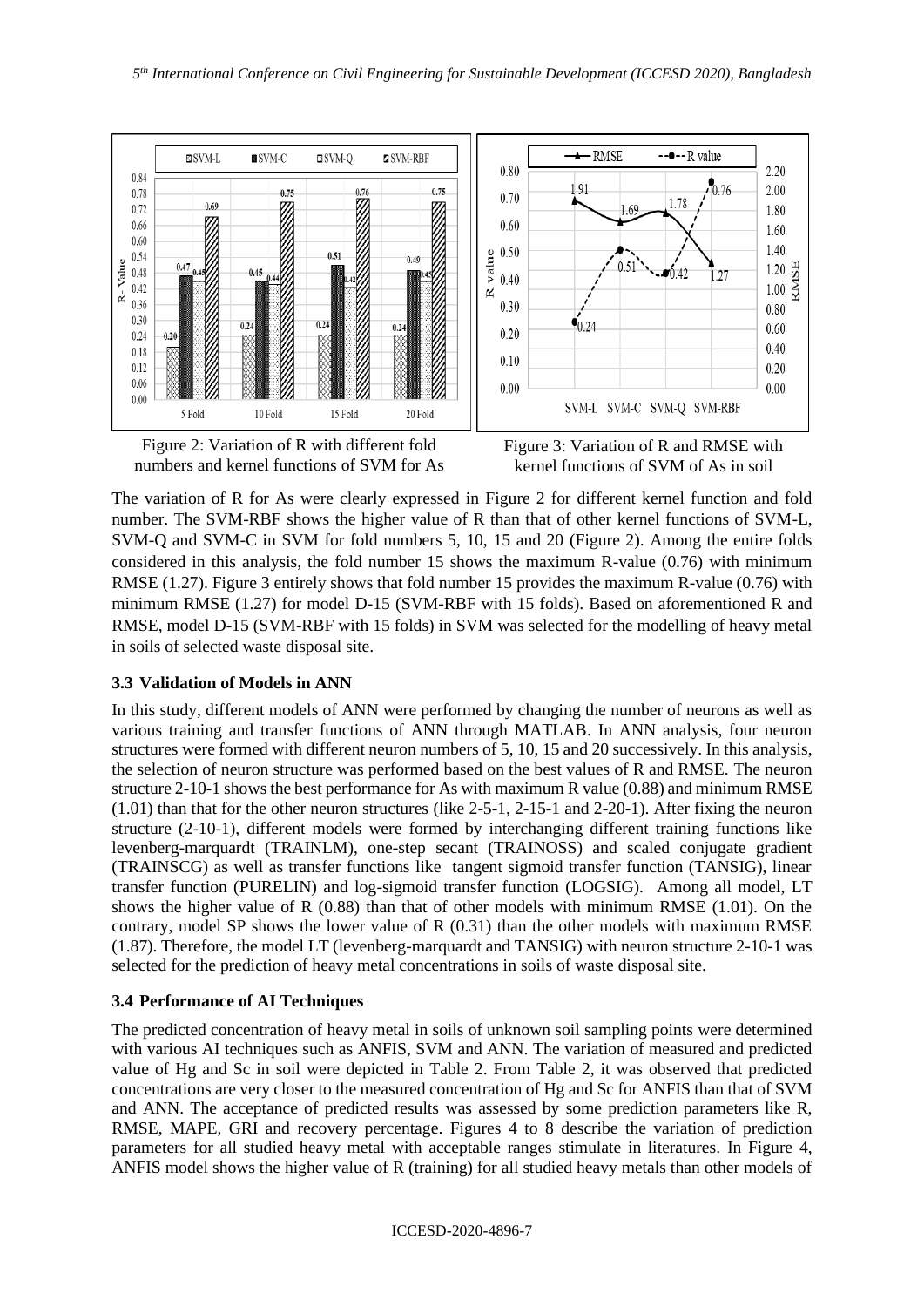AI techniques. The values of R for most of the heavy metals were found in the ranges of 0.81 to 0.999. According to Smith (1986), it indicated the robustness of ANFIS model. Moreover, ANN shows comparatively the better performance than that of SVM.

| <b>Soils</b>        |                 | <b>Predicted Hg from AI techniques</b> |            |            |                 | <b>Predicted Sc from AI techniques</b> |            |            |
|---------------------|-----------------|----------------------------------------|------------|------------|-----------------|----------------------------------------|------------|------------|
| samplin<br>g points | <b>Measured</b> | <b>ANFIS</b>                           | <b>SVM</b> | <b>ANN</b> | <b>Measured</b> | <b>ANFIS</b>                           | <b>SVM</b> | <b>ANN</b> |
| 5                   | 7.22            | 6.56                                   | 8.58       | 7.91       | 16.83           | 16.99                                  | 10.43      | 15.55      |
| 10                  | 4.76            | 5.49                                   | 4.80       | 5.07       | 14.76           | 16.16                                  | 10.64      | 15.01      |
| 20                  | 5.03            | 4.88                                   | 1.08       | 0.80       | 11.77           | 10.83                                  | 9.86       | 5.93       |
| 25                  | 3.77            | 3.16                                   | 3.64       | 4.27       | 10.77           | 10.73                                  | 11.57      | 12.02      |
| 30                  | 1.98            | 1.58                                   | 1.97       | 0.92       | 9.58            | 10.96                                  | 9.71       | 5.33       |
| 35                  | 3.45            | 1.74                                   | 3.19       | 4.81       | 8.65            | 8.88                                   | 8.12       | 6.46       |
| 45                  | 1.92            | 2.56                                   | 5.22       | 5.44       | 9.94            | 12.39                                  | 10.96      | 13.54      |
| 50                  | 1.11            | 2.38                                   | 3.72       | 4.32       | 8.07            | 10.27                                  | 9.20       | 9.94       |
| 55                  | 1.26            | 2.02                                   | 3.15       | 4.00       | 5.72            | 8.07                                   | 8.04       | 5.83       |
| 60                  | 0.77            | 1.43                                   | 3.08       | 2.00       | 3.02            | 4.85                                   | 8.52       | 7.69       |
| 65                  | 2.12            | 3.43                                   | 4.07       | 3.52       | 10.02           | 9.71                                   | 11.72      | 11.13      |
| 70                  | 1.07            | 2.76                                   | 3.46       | 3.85       | 8.41            | 5.98                                   | 11.85      | 10.72      |
| 75                  | 1.68            | 2.86                                   | 3.13       | 3.49       | 6.14            | 7.23                                   | 11.93      | 10.68      |
| 80                  | 0.77            | 1.75                                   | 3.13       | 3.49       | 3.39            | 5.16                                   | 11.93      | 10.68      |
| 85                  | 2.95            | 3.70                                   | 2.16       | 0.78       | 10.19           | 9.71                                   | 9.69       | 9.64       |

Table 2: Predicted results of Hg and Sc for various AI techniques



Figure 4: Variation of R with AI techniques Figure 5: Variation of RMSE with AI techniques  $\frac{1}{100}$ than that of other models of AI techniques (Figure 5). On the other hand, SVM shows the maximum RMSE indicating worse performance than ANN does. Therefore, the performance of R and RMSE in training can be expressed as ANFIS > ANN > SVM



Figure 6: Variation of MAPE with AI techniques Figure 7: Variation of GRI with AI techniques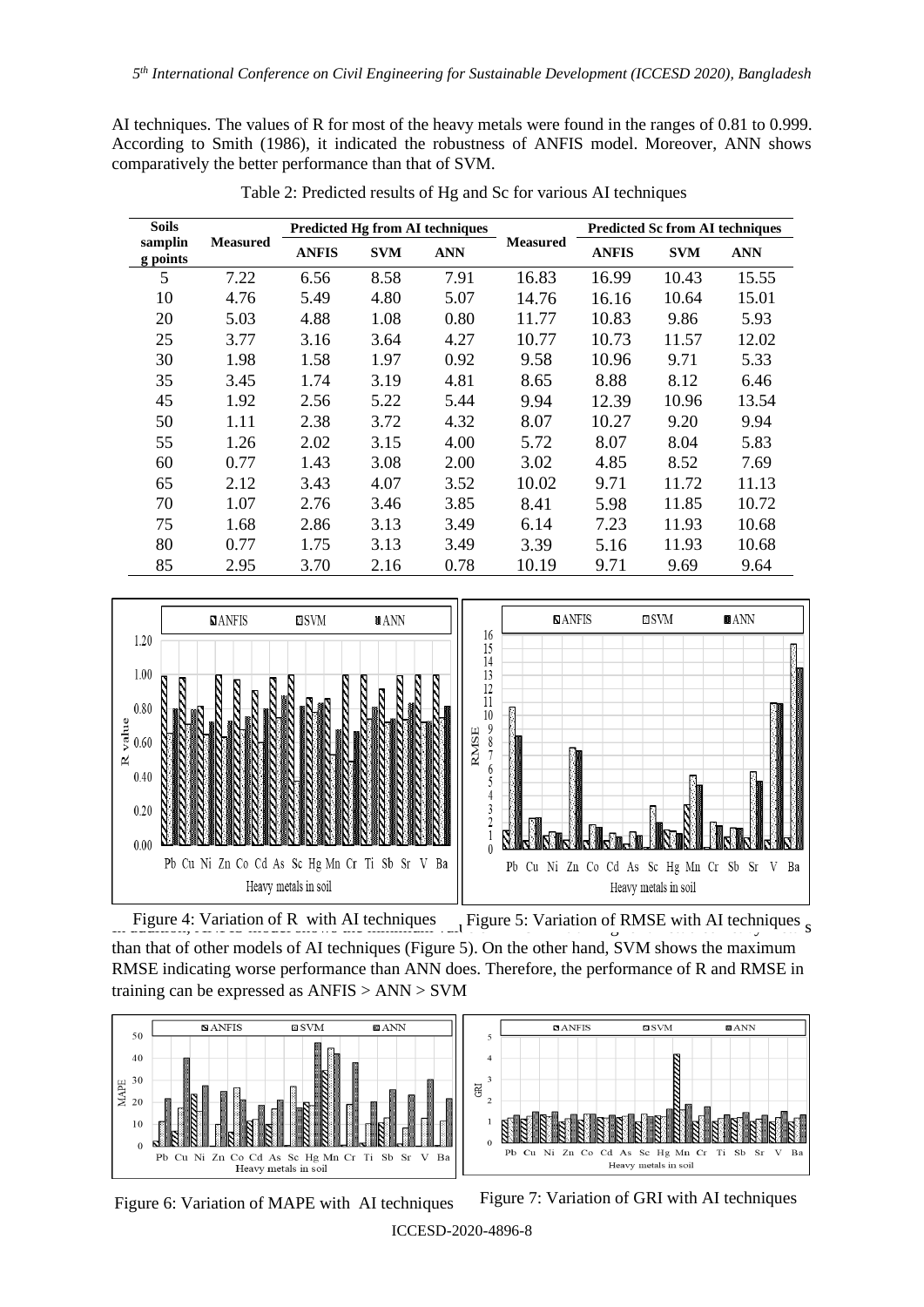In Figure 6, most of all heavy metals show MAPE value in the ranges of 30-40% in ANFIS model for training than other models of AI techniques. On the other hand, ANN shows the maximum MAPE, which indicating worse performance than SVM. In addition, the GRI value for most of all heavy metals were found very close to 1 in ANFIS model than that of other models of AI techniques for training (Figure 7). On the contrary, ANN shows more scattered values of GRI than that of SVM model. Therefore, the performance of MAPE and GRI in training can be expressed as ANFIS > SVM > ANN.



Figure 8: Variation of level for recovery percentage with various AI techniques

In Figure 8, the mean percentage recovery for most of all heavy metals were found very closer to the fit level (100%) in ANFIS model than that of other models of AI techniques for training. In SVM, percentage recovery were found in the ranges of 80-120% and most of them were near to fit level (100%). On the contrary, ANN shows more scattered values of percentage recovery from fit level than SVM. Therefore, the performance in training can be expressed as ANFIS > SVM > ANN.



Figure 9: Variation of predicted results of Hg for different AI techniques in training

The predicted concentration of Pb (Figure 9) in ANFIS model was very closed to the measured concentration than other AI techniques, whereas, ANN shown less close measured concentration than that of other AI techniques. The results of various AI techniques from present study and literature were summarised in Table 3. In the present study, ANFIS shows the best performance for all criteria of goodness like R, RMSE, MAPE, GRI and percentage recovery. In addition, SVM shows comparatively the better results for most of the prediction parameters than ANN. Based on results published by Emamgholizadeh et al. (2014), the order of AI techniques was found as ANFIS > ANN. In addition, the results also stated by Rooki et al. (2011) and proved SVM > ANN. Therefore, finally the sequence of ANFIS > SVM > ANN was selected for best prediction of heavy metal concentrations in soils.